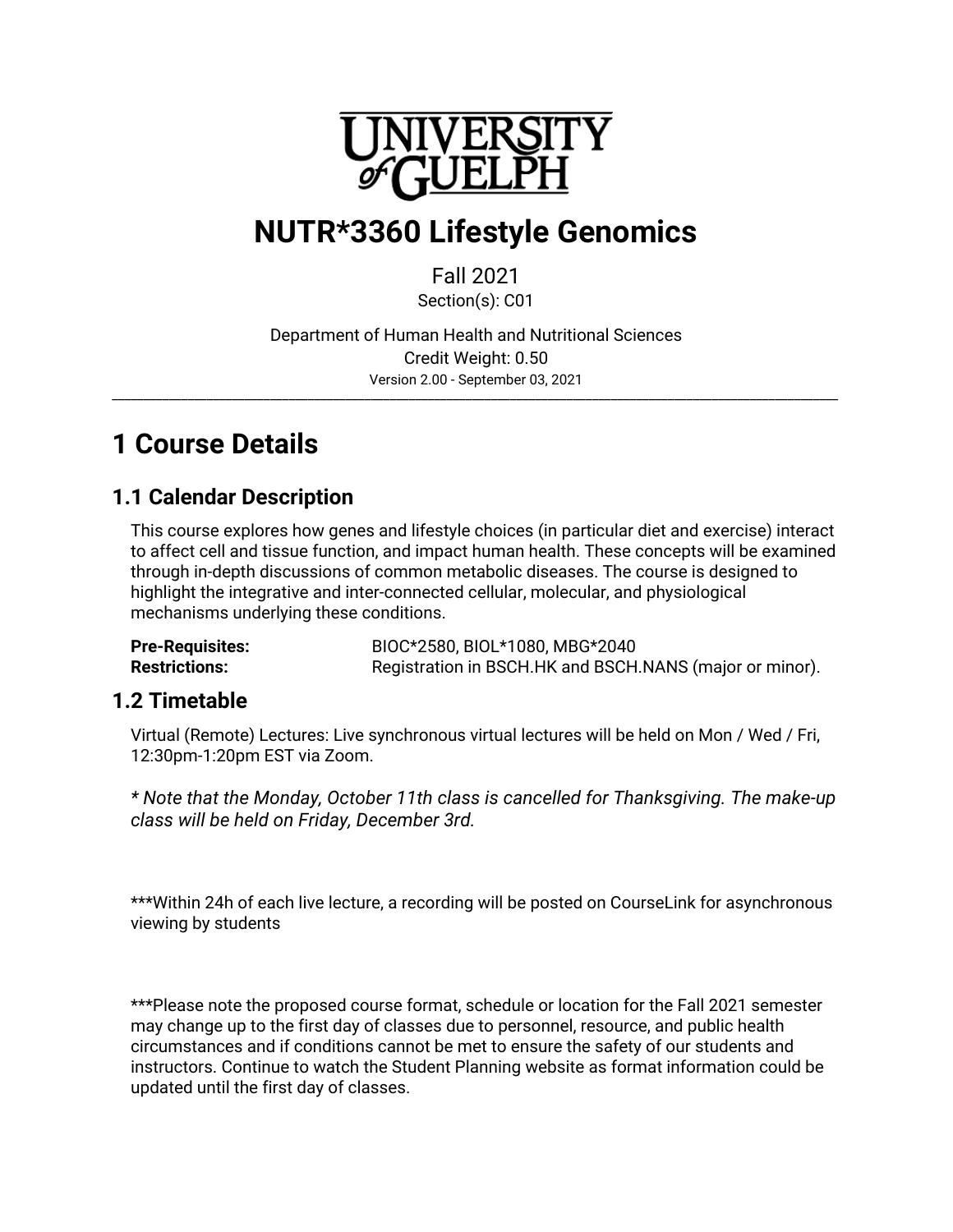### **1.3 Final Exam**

The final exam will be a take-home exam. The exam will be released to students on Tuesday, Dec 7th @ 9am on Courselink. Students will then have 72 hours to complete the take-home exam. Final exams must be submitted via Dropbox (in Courselink) before 9am on Friday, Dec 10th. \_\_\_\_\_\_\_\_\_\_\_\_\_\_\_\_\_\_\_\_\_\_\_\_\_\_\_\_\_\_\_\_\_\_\_\_\_\_\_\_\_\_\_\_\_\_\_\_\_\_\_\_\_\_\_\_\_\_\_\_\_\_\_\_\_\_\_\_\_\_\_\_\_\_\_\_\_\_\_\_\_\_\_\_\_\_\_\_\_\_\_\_\_\_\_\_\_\_\_\_\_\_\_\_\_\_\_\_\_\_\_\_\_\_\_

## **2 Instructional Support**

### **2.1 Instructional Support Team**

| Instructor:          | David Mutch                                                                             |  |
|----------------------|-----------------------------------------------------------------------------------------|--|
| Email:               | dmutch@uoguelph.ca                                                                      |  |
| Telephone:           | +1-519-824-4120 x53322                                                                  |  |
| Office:              | <b>ANNU 348</b>                                                                         |  |
| <b>Office Hours:</b> | • I will hold virtual office hours every Wednesday<br>afternoon between 2-3pm (on Zoom) |  |

\* Only emails sent from an official University of Guelph email account will be answered.

### **2.2 Teaching Assistants**

| <b>Teaching Assistant (GTA):</b> | Chenxuan (Kira) Wang                                                                                                                            |  |  |
|----------------------------------|-------------------------------------------------------------------------------------------------------------------------------------------------|--|--|
| Email:                           | chenxuan@uoguelph.ca                                                                                                                            |  |  |
| <b>Office Hours:</b>             | • Details will be made available to students on<br>Courselink when virtual office hours for the group<br>project are set later in the semester. |  |  |

\* Only emails sent from an official University of Guelph email account will be answered.

\_\_\_\_\_\_\_\_\_\_\_\_\_\_\_\_\_\_\_\_\_\_\_\_\_\_\_\_\_\_\_\_\_\_\_\_\_\_\_\_\_\_\_\_\_\_\_\_\_\_\_\_\_\_\_\_\_\_\_\_\_\_\_\_\_\_\_\_\_\_\_\_\_\_\_\_\_\_\_\_\_\_\_\_\_\_\_\_\_\_\_\_\_\_\_\_\_\_\_\_\_\_\_\_\_\_\_\_\_\_\_\_\_\_\_

## **3 Learning Resources**

### **3.1 Required Resources**

#### **Courselink (Website)**

#### <https://courselink.uoguelph.ca>

There is no textbook for this course. Basic course material will be available on Courselink. I will be adding information (PDF articles) during lectures to supplement the notes provided on Courselink. This additional in-class information will be tested in course assessments. The PDFs posted on Courselink are provided to support the lecture materials and facilitate discussions.

\_\_\_\_\_\_\_\_\_\_\_\_\_\_\_\_\_\_\_\_\_\_\_\_\_\_\_\_\_\_\_\_\_\_\_\_\_\_\_\_\_\_\_\_\_\_\_\_\_\_\_\_\_\_\_\_\_\_\_\_\_\_\_\_\_\_\_\_\_\_\_\_\_\_\_\_\_\_\_\_\_\_\_\_\_\_\_\_\_\_\_\_\_\_\_\_\_\_\_\_\_\_\_\_\_\_\_\_\_\_\_\_\_\_\_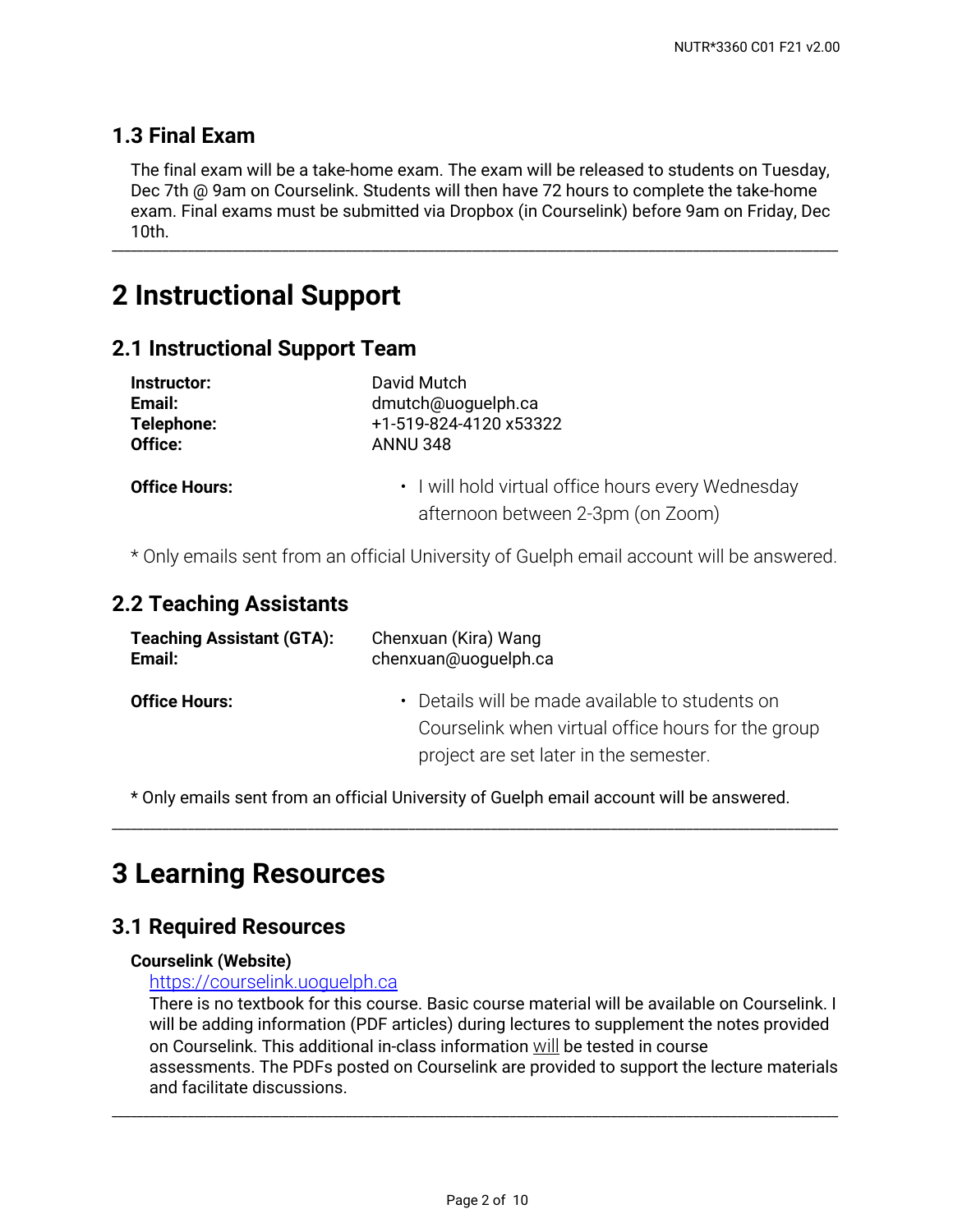# **4 Learning Outcomes**

### **4.1 Course Learning Outcomes**

By the end of this course, you should be able to:

- **1.** Understand the principle concepts of genetics, epigenetics and the 'omic' sciences as they are integrated into the emerging scientific discipline of lifestyle genomics, and be able to apply this knowledge to define how nuclear, mitochondrial, and microbial genomes contribute to metabolic disease.
- Demonstrate an understanding of how molecular and cellular events can mediate 2. how lifestyle factors influence tissue function, and how this contributes to the development of metabolic diseases.
- **3**. Integrate the variables of diet and exercise into problems related to lifestyle genomics.
- 4. Develop problem solving and critical thinking skills by applying and integrating principle concepts in studies / discussions of different metabolic diseases.
- 5. Effectively communicate ideas and arguments in course assessments.
- 6. Interpret data during lectures and course assessments to assess how the body responds to lifestyle challenges.
- 7. Communicate a lifestyle genomics concept of your choosing in a manner that is suitable for the general public
- 8. Develop professional behaviors, including the reconciliation of different perspectives, social skills to work effectively in teams, the ability to provide feedback and accept peer critique

\_\_\_\_\_\_\_\_\_\_\_\_\_\_\_\_\_\_\_\_\_\_\_\_\_\_\_\_\_\_\_\_\_\_\_\_\_\_\_\_\_\_\_\_\_\_\_\_\_\_\_\_\_\_\_\_\_\_\_\_\_\_\_\_\_\_\_\_\_\_\_\_\_\_\_\_\_\_\_\_\_\_\_\_\_\_\_\_\_\_\_\_\_\_\_\_\_\_\_\_\_\_\_\_\_\_\_\_\_\_\_\_\_\_\_

# **5 Teaching and Learning Activities**

This course will consist of 12 weeks of lectures (3 live synchronous virtual lectures per week, each lasting ~50 minutes). An overview of the course content will be provided on Courselink prior to each virtual lecture. Students should recognize that PDF notes are provided primarily as a structural draft for the lectures. For students to acquire the necessary information to succeed in this course they will be required to watch all lectures. In addition, review papers from the current scientific literature and popular press articles will provide background reading for the lectures and will be made available as PDFs on the course website. Students are expected to read all papers and any additional background reading they think is necessary.

### **5.1 Course Overview**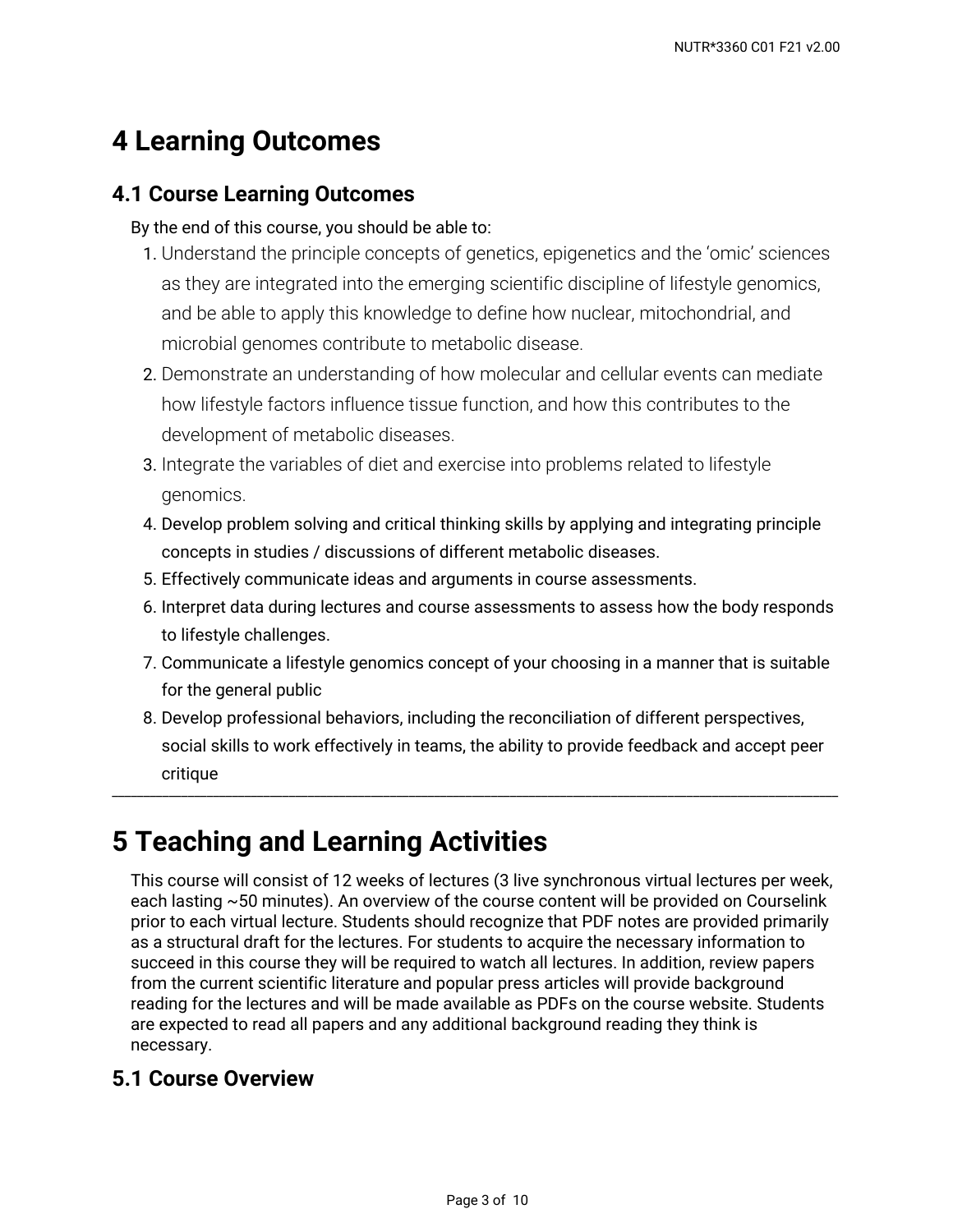**How will the course be delivered?** The course will be taught by live synchronous virtual lectures through Zoom, and is roughly structured into the weekly modules. Please note that quizzes will take place during scheduled class time (12:30 - 1:20pm EST).

#### **Is there a face-to-face component that is required to be successful in this course?** No.

#### **Approximate # of Lectures Module Title**

| $\mathbf{1}$   | Course Introduction $-$ Setting the Stage        |
|----------------|--------------------------------------------------|
| 4              | The Genetics of Obesity                          |
| 3              | Epigenetics and Developmental Origins of Disease |
| 3              | Role of the Hypothalamus in Energy Balance       |
| $\overline{4}$ | Gut Bacteria: The little guys have a big impact  |
| 3              | Signals from the Gut                             |
| 3              | Regulating Hepatic Glucose Production            |
| 6              | Adipose Tissue - Where the Problems Begin?       |
| 3              | Skeletal Muscle and Insulin Sensitivity          |
| $\mathbf{1}$   | <b>Course Review</b>                             |

### **5.2 Attendance Expectations**

Since lecture content will be assessed in the quizzes and exams, it is mandatory that students watch all lectures (either live or the recordings that will be made available to you within 24 hours of a live lecture).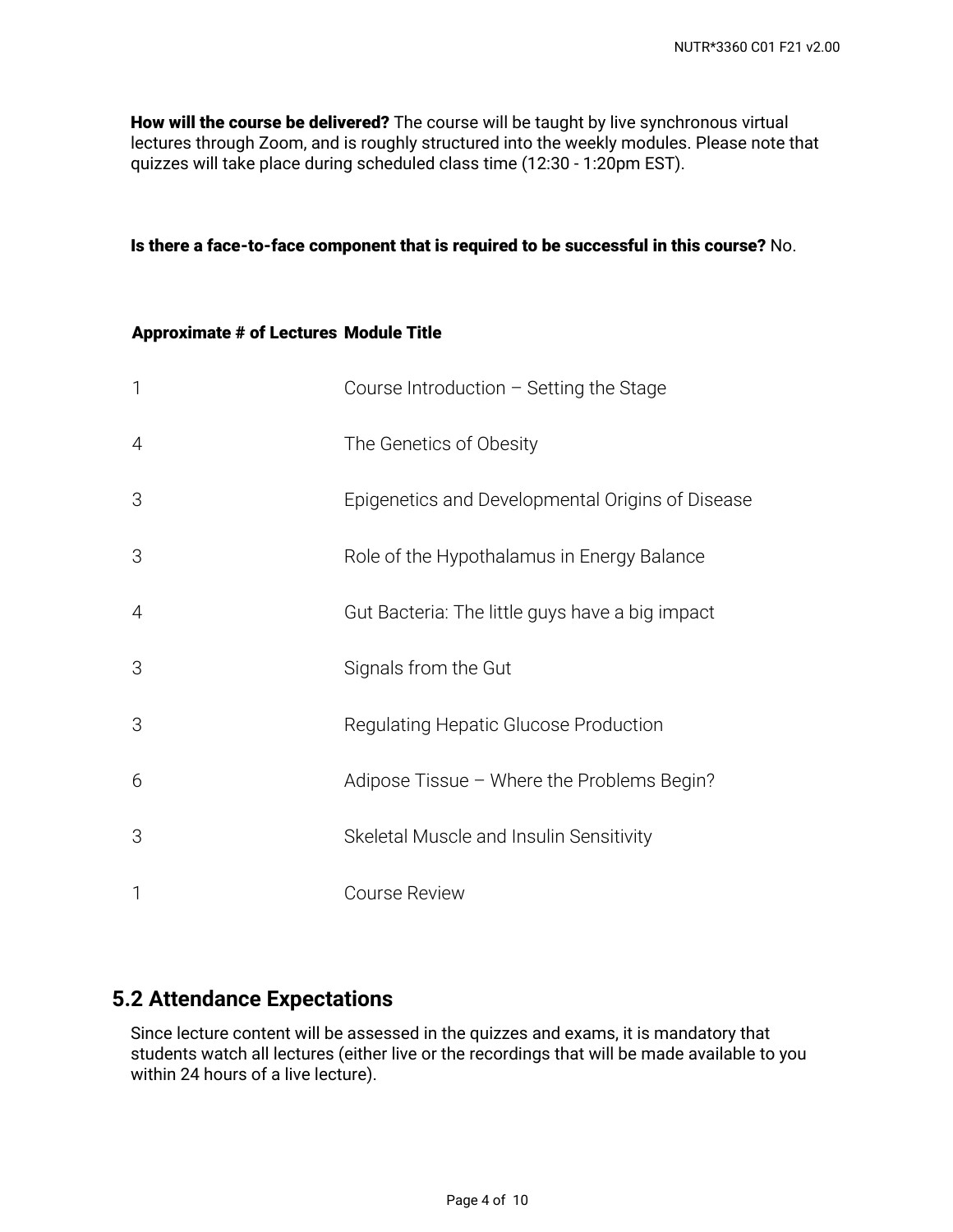\*\*\*Please note that students are expected to write quizzes during scheduled class time (12:30 - 1:20pm EST).

### **5.3 Important Dates**

- SEPT 10 (Fri): First Lecture
- OCT 1 (Fri): Quiz #1 (Respondus; 12:30 1:30pm EST) no lecture
- OCT 11 (Mon): Thanksgiving Monday no lecture
- NOV 3 (Wed): Quiz #2-Part A (Respondus; 12:30 1:30pm EST) no lecture
- NOV 5 (Fri): Quiz #2-Part B (Take-home due)
- NOV 15 (Mon): Group Assignment Due
- NOV 19 (Fri): Peer Evaluation of Group Members Due
- DEC 1 (Wed): Quiz #3 (Respondus; 12:30 1:30pm EST) no lecture
- DEC 7 (Tues): Take-home Final Exam given to students (students have 72h to complete the Final Exam)

\_\_\_\_\_\_\_\_\_\_\_\_\_\_\_\_\_\_\_\_\_\_\_\_\_\_\_\_\_\_\_\_\_\_\_\_\_\_\_\_\_\_\_\_\_\_\_\_\_\_\_\_\_\_\_\_\_\_\_\_\_\_\_\_\_\_\_\_\_\_\_\_\_\_\_\_\_\_\_\_\_\_\_\_\_\_\_\_\_\_\_\_\_\_\_\_\_\_\_\_\_\_\_\_\_\_\_\_\_\_\_\_\_\_\_

### **6 Assessments**

### **6.1 Methods of Assessment**

|                                              | % of Final Grade | <b>Due Date</b>     | <b>Learning Objective</b> |
|----------------------------------------------|------------------|---------------------|---------------------------|
| Quiz #1                                      | 15%              | OCT <sub>1</sub>    | 1, 2, 3, 4, 5, 6          |
| Quiz #2-Part A                               | 15%              | NOV <sub>3</sub>    | 1, 2, 3, 4, 5, 6          |
| Quiz #2-Part B                               | 5%               | NOV 5 (given Nov 3) | 1, 2, 3, 4, 5, 6          |
| Group Assignment                             | 15%              | <b>NOV 15</b>       | 3, 4, 5, 6, 7, 8          |
| <b>Group Assignment -</b><br>Peer Evaluation | 5%               | <b>NOV 19</b>       | 3, 4, 5, 6, 7, 8          |
| Quiz #3                                      | 15%              | DEC <sub>1</sub>    | 1, 2, 3, 4, 5, 6          |
| Final Exam (Take-<br>Home)                   | 30%              | DEC <sub>7</sub>    | 1, 2, 3, 4, 5, 6          |

\_\_\_\_\_\_\_\_\_\_\_\_\_\_\_\_\_\_\_\_\_\_\_\_\_\_\_\_\_\_\_\_\_\_\_\_\_\_\_\_\_\_\_\_\_\_\_\_\_\_\_\_\_\_\_\_\_\_\_\_\_\_\_\_\_\_\_\_\_\_\_\_\_\_\_\_\_\_\_\_\_\_\_\_\_\_\_\_\_\_\_\_\_\_\_\_\_\_\_\_\_\_\_\_\_\_\_\_\_\_\_\_\_\_\_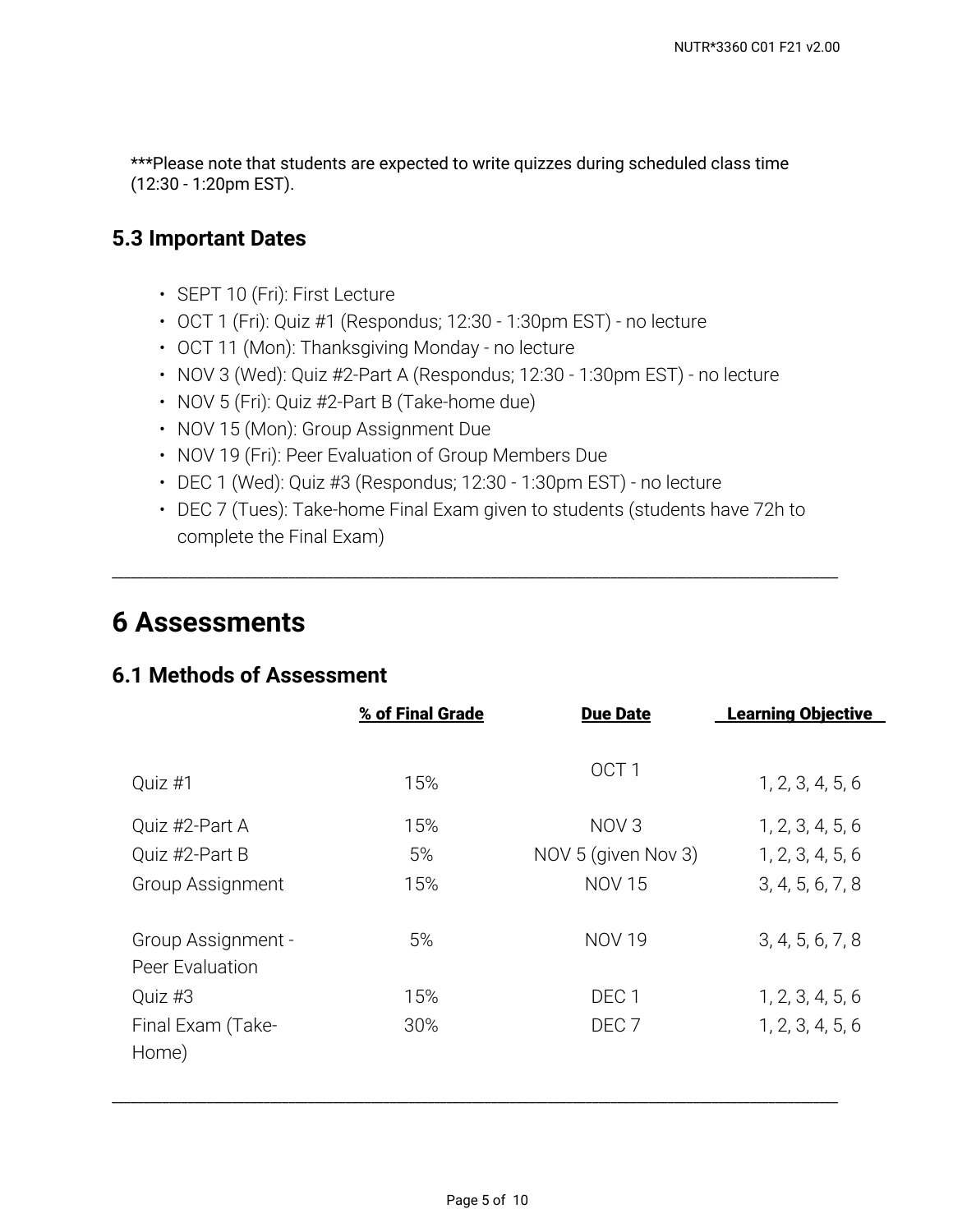# **7 Course Statements**

### **7.1 Office Hours**

I will hold virtual office hours every Wednesday afternoon between 2-3pm (on Zoom)

# **8 Department of Human Health and Nutritional Sciences Statements**

### **8.1 Academic Advisors**

If you are concerned about any aspect of your academic program:

• Make an appointment with a program counsellor in your degree program. <u>B.Sc.</u> [Academic Advising](https://bsc.uoguelph.ca/) or [Program Counsellors](https://www.uoguelph.ca/uaic/programcounsellors)

### **8.2 Academic Support**

If you are struggling to succeed academically:

- Learning Commons: There are numerous academic resources offered by the Learning Commons including, Supported Learning Groups for a variety of courses, workshops related to time management, taking multiple choice exams, and general study skills. You can also set up individualized appointments with a learning specialist. http://www.learningcommons.uoguelph.ca/
- Science Commons: Located in the library, the Science Commons provides support for physics, mathematic/statistics, and chemistry. Details on their hours of operations can be found at: http://www.lib.uoguelph.ca/getassistance/studying/chemistry-physics-help and http://www.lib.uoguelph.ca/getassistance/studying/math-stats-help

### **8.3 Wellness**

If you are struggling with personal or health issues:

- Counselling services offers individualized appointments to help students work through personal struggles that may be impacting their academic performance. https://www.uoguelph.ca/counselling/
- Student Health Services is located on campus and is available to provide medical attention. https://www.uoguelph.ca/studenthealthservices/clinic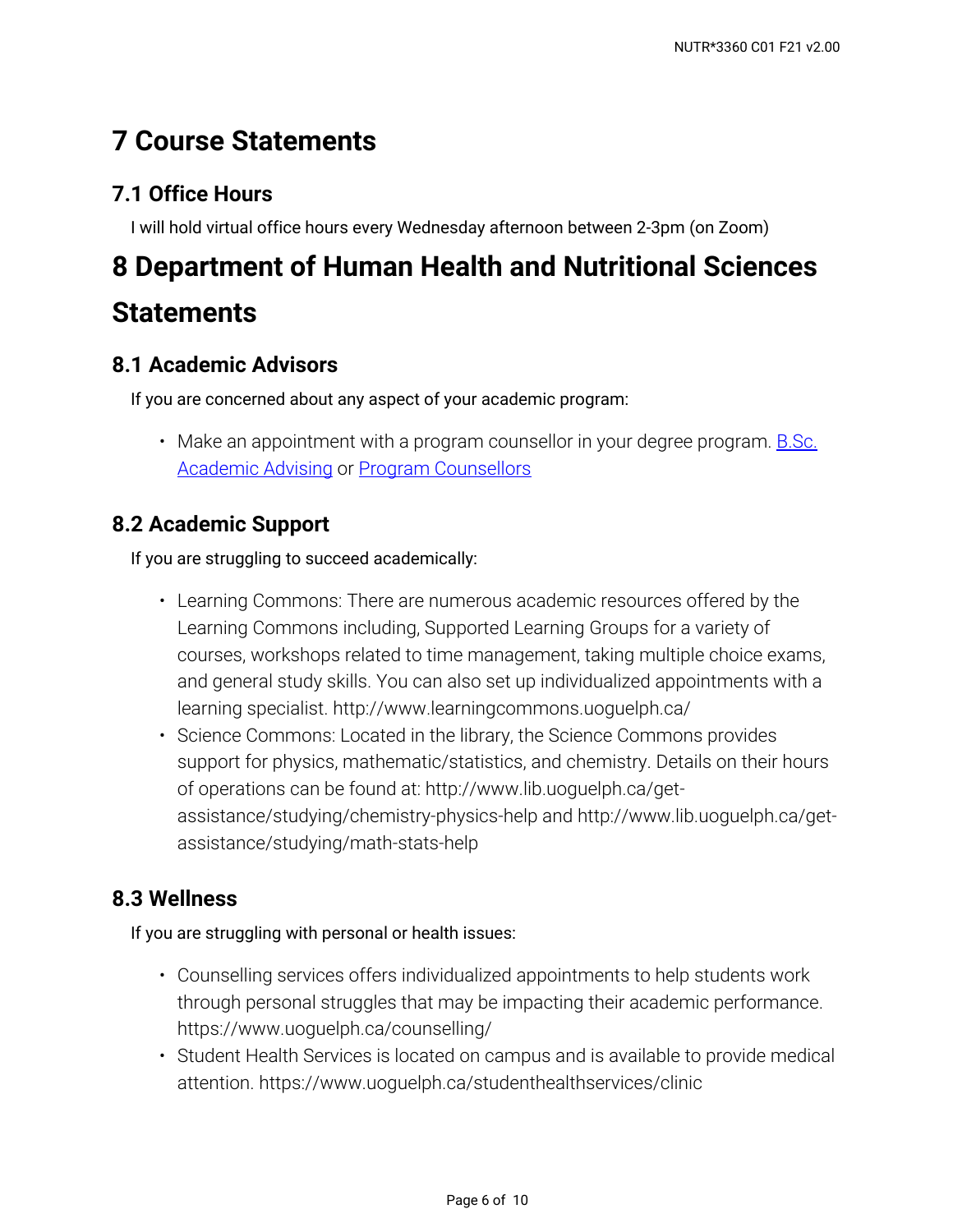For support related to stress and anxiety, besides Health Services and • Counselling Services, Kathy Somers runs training workshops and one-on-one sessions related to stress management and high performance situations. http://www.selfregulationskills.ca/

### **8.4 Personal information**

Personal information is collected under the authority of the University of Guelph Act (1964), and in accordance with Ontario's Freedom of Information and Protection of Privacy Act (FIPPA) http://www.e-laws.gov.on.ca/index.html. This information is used by University officials in order to carry out their authorized academic and administrative responsibilities and also to establish a relationship for alumni and development purposes.

For more information regarding the Collection, Use and Disclosure of Personal Information policies please see the Undergraduate Calendar. (https://www.uoguelph.ca/registrar/calendars/undergraduate/current/intro/index.shtml)

### **8.5 Course Offering Information Disclaimer**

Please note that course delivery format (face-to-face vs online) is subject to change up to the first-class day depending on requirements placed on the University and its employees by public health bodies, and local, provincial and federal governments. Any changes to course format prior to the first class will be posted on WebAdvisor/Student Planning as they become available.

### **9 University Statements**

### **9.1 Email Communication**

As per university regulations, all students are required to check their e-mail account regularly: e-mail is the official route of communication between the University and its students.

### **9.2 When You Cannot Meet a Course Requirement**

When you find yourself unable to meet an in-course requirement because of illness or compassionate reasons please advise the course instructor (or designated person, such as a teaching assistant) in writing, with your name, id#, and e-mail contact. The grounds for Academic Consideration are detailed in the Undergraduate and Graduate Calendars.

Undergraduate Calendar - Academic Consideration and Appeals https://www.uoguelph.ca/registrar/calendars/undergraduate/current/c08/c08-ac.shtml

Graduate Calendar - Grounds for Academic Consideration https://www.uoguelph.ca/registrar/calendars/graduate/current/genreg/index.shtml

Associate Diploma Calendar - Academic Consideration, Appeals and Petitions https://www.uoguelph.ca/registrar/calendars/diploma/current/index.shtml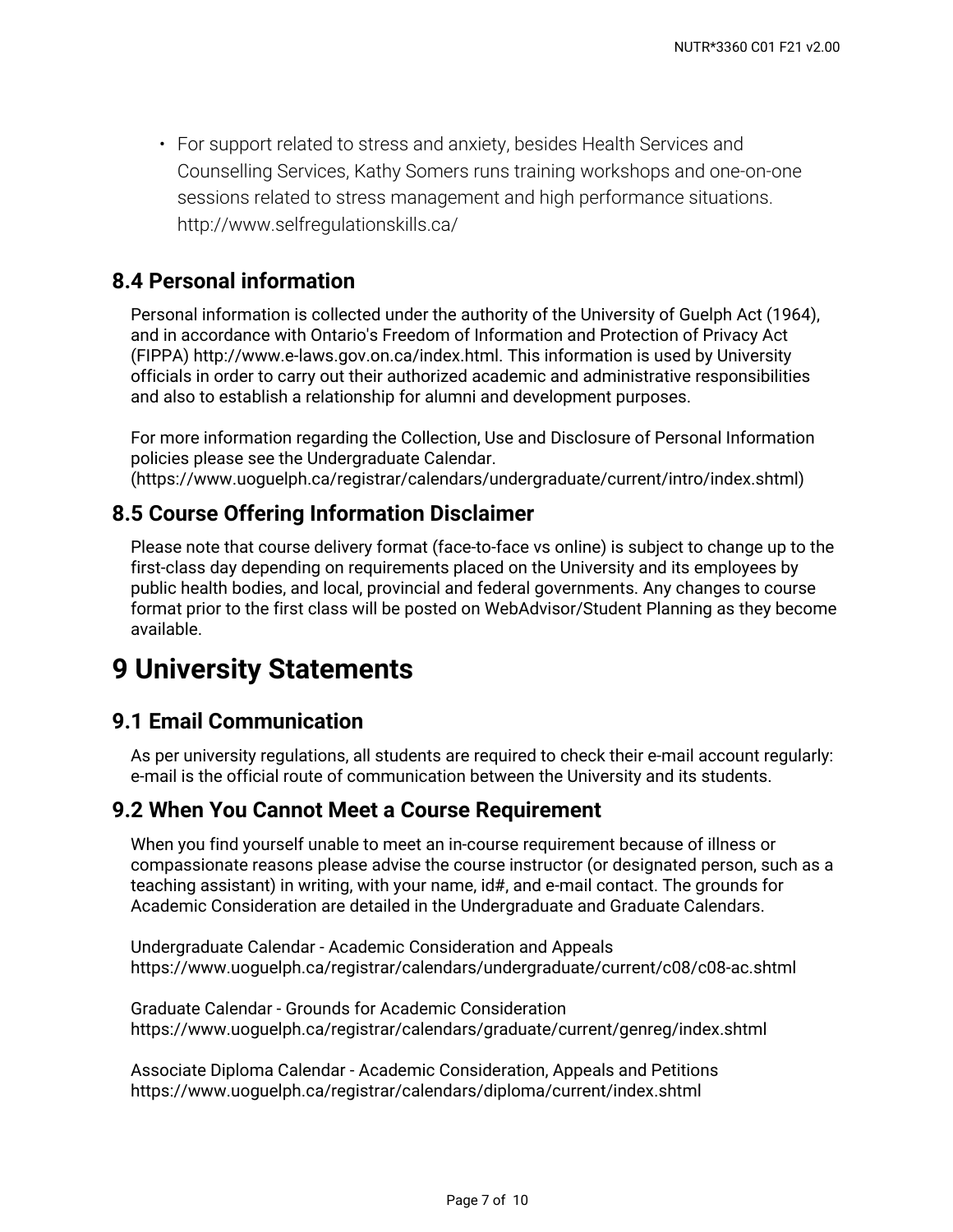### **9.3 Drop Date**

Students will have until the last day of classes to drop courses without academic penalty. The deadline to drop two-semester courses will be the last day of classes in the second semester. This applies to all students (undergraduate, graduate and diploma) except for Doctor of Veterinary Medicine and Associate Diploma in Veterinary Technology (conventional and alternative delivery) students. The regulations and procedures for course registration are available in their respective Academic Calendars.

Undergraduate Calendar - Dropping Courses https://www.uoguelph.ca/registrar/calendars/undergraduate/current/c08/c08-drop.shtml

Graduate Calendar - Registration Changes https://www.uoguelph.ca/registrar/calendars/graduate/current/genreg/genreg-regregchg.shtml

Associate Diploma Calendar - Dropping Courses https://www.uoguelph.ca/registrar/calendars/diploma/current/c08/c08-drop.shtml

### **9.4 Copies of Out-of-class Assignments**

Keep paper and/or other reliable back-up copies of all out-of-class assignments: you may be asked to resubmit work at any time.

### **9.5 Accessibility**

The University promotes the full participation of students who experience disabilities in their academic programs. To that end, the provision of academic accommodation is a shared responsibility between the University and the student.

When accommodations are needed, the student is required to first register with Student Accessibility Services (SAS). Documentation to substantiate the existence of a disability is required; however, interim accommodations may be possible while that process is underway.

Accommodations are available for both permanent and temporary disabilities. It should be noted that common illnesses such as a cold or the flu do not constitute a disability.

Use of the SAS Exam Centre requires students to book their exams at least 7 days in advance and not later than the 40th Class Day.

For Guelph students, information can be found on the SAS website https://www.uoguelph.ca/sas

For Ridgetown students, information can be found on the Ridgetown SAS website https://www.ridgetownc.com/services/accessibilityservices.cfm

### **9.6 Academic Integrity**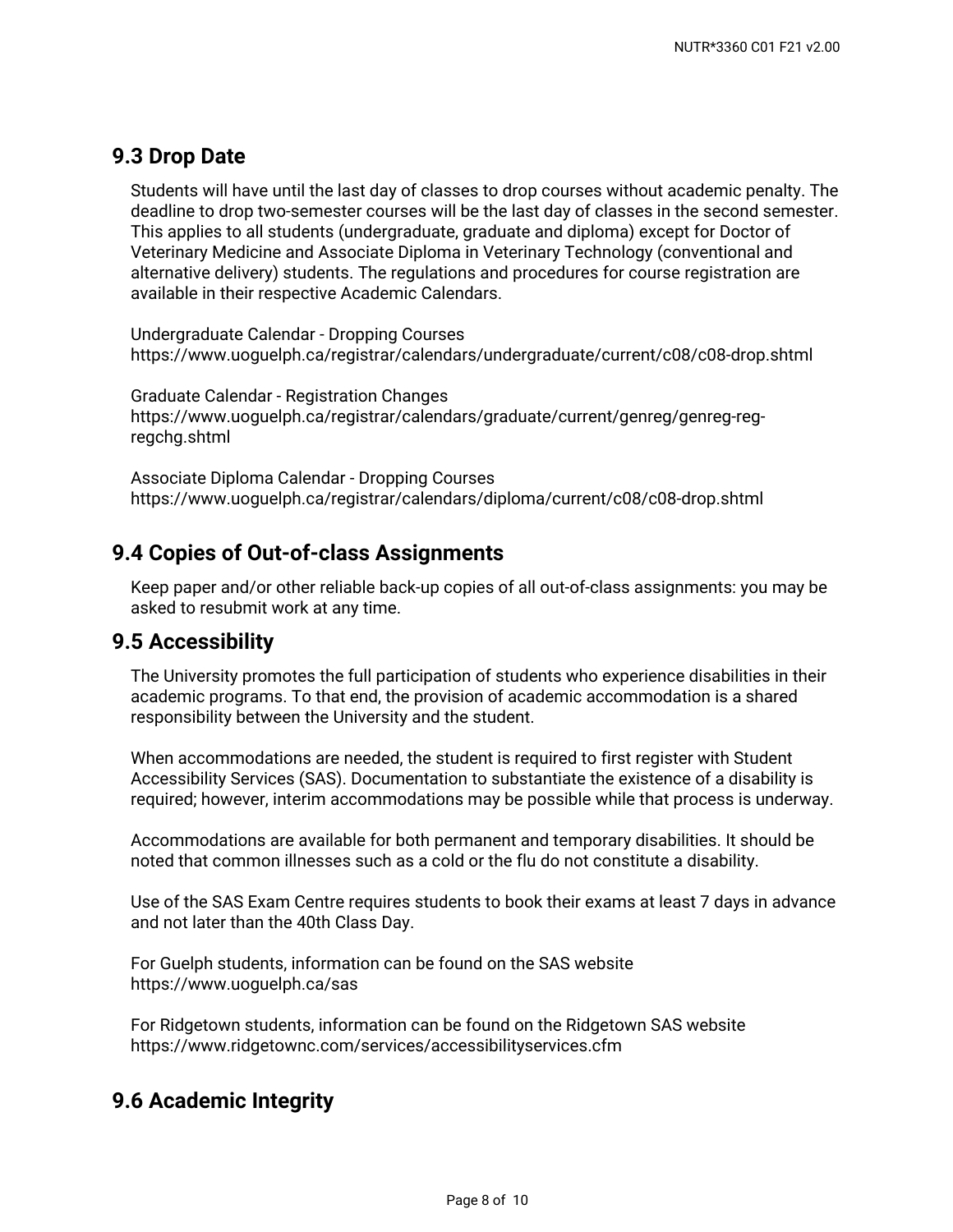The University of Guelph is committed to upholding the highest standards of academic integrity, and it is the responsibility of all members of the University community-faculty, staff, and students-to be aware of what constitutes academic misconduct and to do as much as possible to prevent academic offences from occurring. University of Guelph students have the responsibility of abiding by the University's policy on academic misconduct regardless of their location of study; faculty, staff, and students have the responsibility of supporting an environment that encourages academic integrity. Students need to remain aware that instructors have access to and the right to use electronic and other means of detection.

Please note: Whether or not a student intended to commit academic misconduct is not relevant for a finding of guilt. Hurried or careless submission of assignments does not excuse students from responsibility for verifying the academic integrity of their work before submitting it. Students who are in any doubt as to whether an action on their part could be construed as an academic offence should consult with a faculty member or faculty advisor.

Undergraduate Calendar - Academic Misconduct https://www.uoguelph.ca/registrar/calendars/undergraduate/current/c08/c08 amisconduct.shtml

Graduate Calendar - Academic Misconduct https://www.uoguelph.ca/registrar/calendars/graduate/current/genreg/index.shtml

### **9.7 Recording of Materials**

Presentations that are made in relation to course work - including lectures - cannot be recorded or copied without the permission of the presenter, whether the instructor, a student, or guest lecturer. Material recorded with permission is restricted to use for that course unless further permission is granted.

### **9.8 Resources**

The Academic Calendars are the source of information about the University of Guelph's procedures, policies, and regulations that apply to undergraduate, graduate, and diploma programs.

Academic Calendars https://www.uoguelph.ca/academics/calendars

### **9.9 Disclaimer**

Please note that the ongoing COVID-19 pandemic may necessitate a revision of the format of course offerings, changes in classroom protocols, and academic schedules. Any such changes will be announced via CourseLink and/or class email.

This includes on-campus scheduling during the semester, mid-terms and final examination schedules. All University-wide decisions will be posted on the COVID-19 website (https://news.uoguelph.ca/2019-novel-coronavirus-information/) and circulated by email.